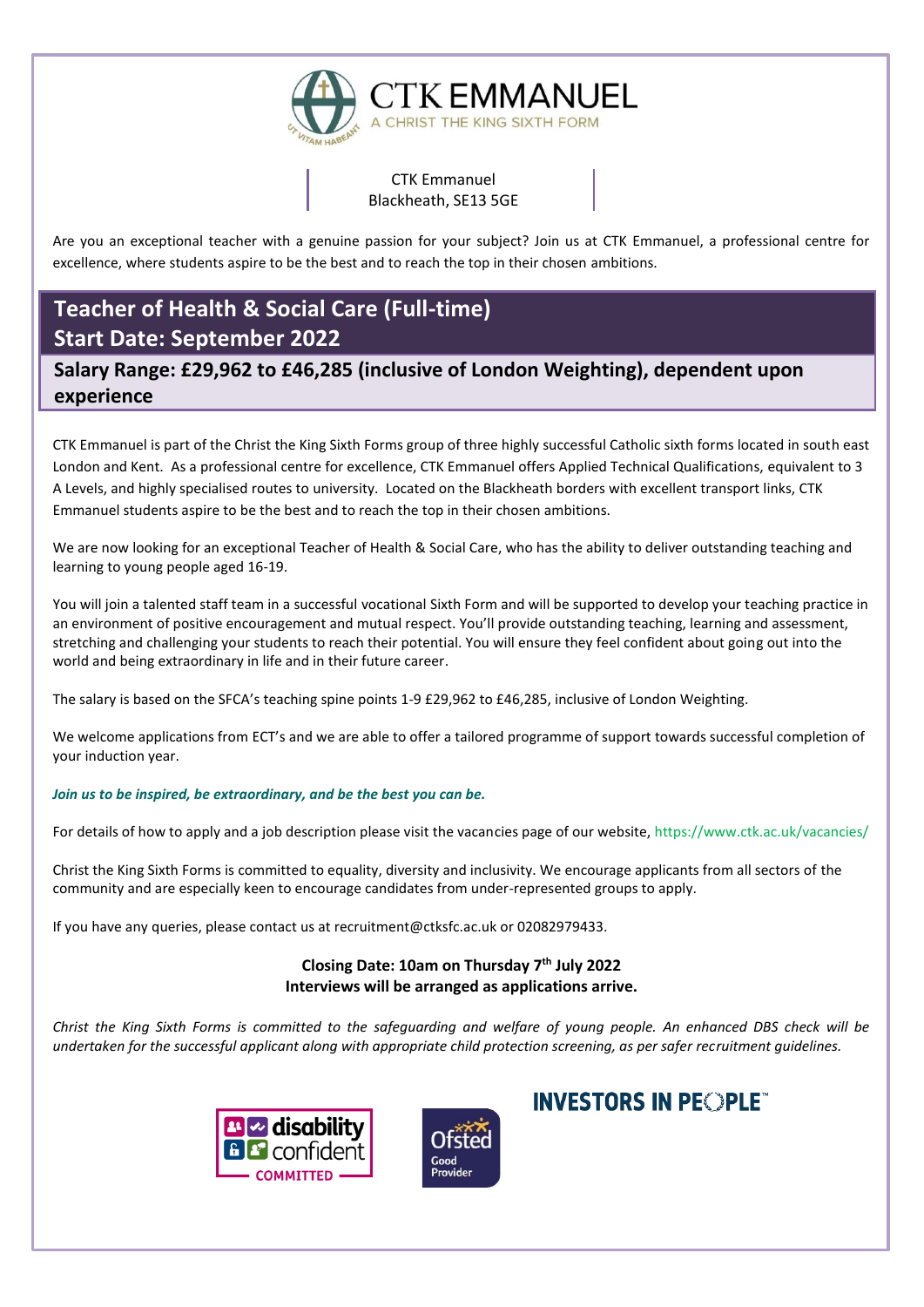# **Christ the King Sixth Forms**

# **Job Description and Person Specification**

| <b>Job Title:</b>        | Teacher of Health and Social Care                                                                                                                                                                                                                |
|--------------------------|--------------------------------------------------------------------------------------------------------------------------------------------------------------------------------------------------------------------------------------------------|
| <b>Responsible To:</b>   | Subject Coordinator                                                                                                                                                                                                                              |
| <b>Core Job Purpose:</b> | Under the guidance of the Subject Coordinator to deliver outstanding teaching and<br>learning in the context of the Sixth Form mission and ethos in order to ensure CTK<br>learners make excellent progress and are successful in their studies. |

# **1. Job Description The main activities and responsibilities are:**

- 1.1 Teaching as appropriate to the Sixth Forms' activities. This may include teaching BTEC Health and Social Care Levels 2 and 3.
- 1.2 Delivery of consistently high quality of teaching and learning. This will include:
	- 1.2.1 Managing Teaching
		- Having high expectations which inspire and motivate learners.
		- Demonstrating the positive attitudes, values and behaviour which teachers are expected to engender in all learners.
		- Working to a detailed scheme of work and ensuring that all lessons are thoroughly prepared.
		- Building on students' prior knowledge and reflecting their capabilities.
		- Challenging all students to make progress and to achieve, as a minimum, their baseline grades.
		- Setting homework and preparation tasks as well as planning other out of class activities to consolidate and extend knowledge.
		- Helping students reflect on their progress.
		- Addressing non completion of work including homework and preparation tasks, and implementing the Cause for Concern process as appropriate.
		- Having relevant and accurate subject knowledge so that students are enthused and inspired to achieve.
		- Making appropriate and effective use of Moodle, including the uploading of course materials.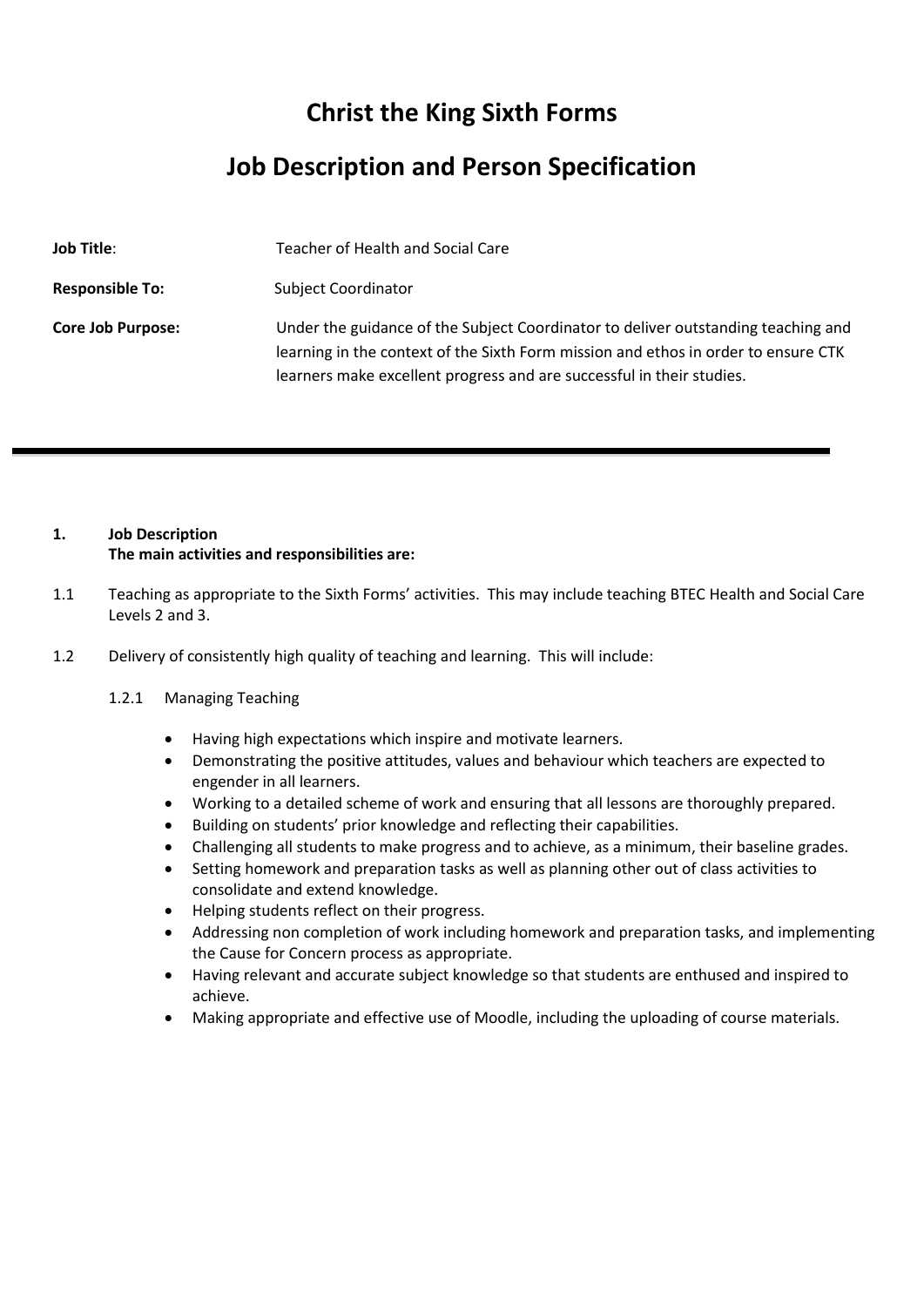- Preparing students well for their public examinations. This includes examination practice, opportunities for revision and familiarising students with the format and layout of examination papers.
- Making use of relevant data to monitor progress and set targets.

## 1.2.2 Managing Leaning

Delivering lessons which:

- Meet the needs of all learners, through effective differentiation.
- Include the sharing of clear aims and learning objectives and have a structured beginning and conclusion.
- Include an appropriate variety of delivery methods.
- Actively engage students in their own learning.
- Include well managed activities where the teacher determines who students work with.
- Take place in classrooms that are appropriately organised, well cared for and fit for purpose.
- Ensure all lessons have clear rules and routines for student behaviour in class.
- Have high expectations in relation to student behaviour and challenging poor behaviour where needed.
- Consistently uphold all Sixth Form standards.

## 1.2.3 Managing Assessment

Making accurate and productive use of assessment, including:

- Having a thorough knowledge and understanding of the subject examination specification
- Knowing and understanding how to accurately assess student work in line with awarding body requirements.
- Ensuring that assessment opportunities allow students to enhance their learning.
- Providing written feedback to students, which may also be supported by oral feedback.
- Marking work accurately, assessing in relation to baseline or target grades and providing details of how student work could be improved.
- Employing assessment methods that ensures students are regularly and consistently given feedback on what they need to do to improve.
- Recording assessment outcomes on the on-line markbook regularly.
- Planning assignments and coursework appropriately throughout the year, including the use of interim deadlines and dates for feedback.
- Ensuring students receive accurate information on how and when they will be assessed.
- Undertaking a formal assessment prior to performance monitoring in order to inform the decision with regard to "meeting the academic standard".

## 1.2.4 Managing Wider Professional Responsibilities

Demonstrating consistently high standards of personal and professional conduct including:

- Making a positive contribution to the wider life and ethos of the Sixth Form.
- Delivering effective extension and wider learning activities.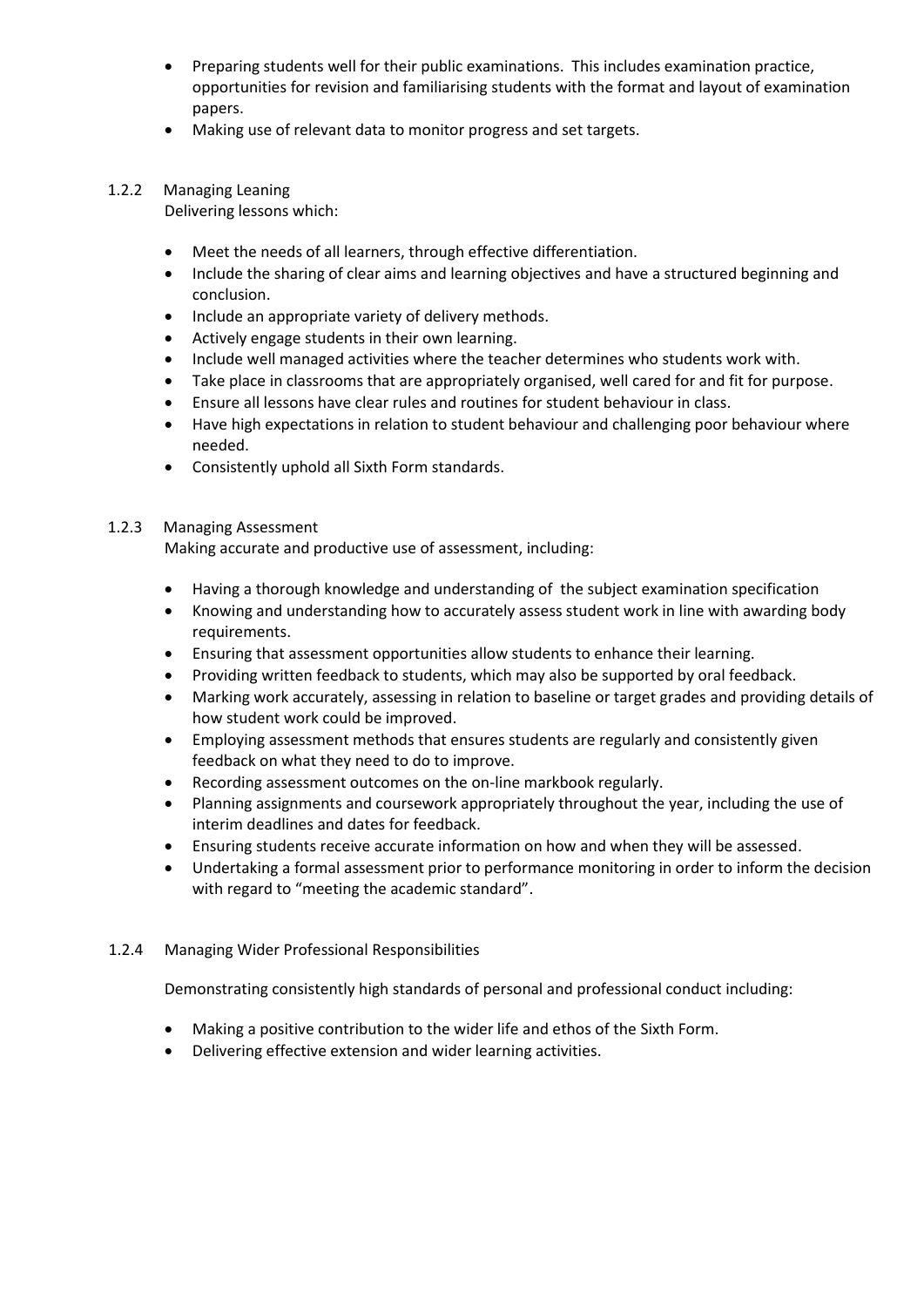- Completing performance monitoring reports accurately and to deadline.
- Communicating effectively with parents and other key stakeholders.
- Developing effective professional relationships with colleagues.
- Taking responsibility for reviewing practice, implementing agreed actions and delivering high quality teaching and learning.
- Adhering to the professional standards and requirements for staff outlined in Sixth Form policies.
- Ensuring that contact and communication with students always takes place in a professional context and meets the requirements set out in the staff rules of conduct.
- 1.3 Undertaking the role of a personal tutor to a group of students. This will include:
	- Delivery of a high quality group tutorial lesson as set out in the Sixth Form pastoral programme.
	- Monitoring the progress and well-being of tutees and liaising with parents as required.
	- Undertaking one to one review sessions with tutees.
	- Keeping abreast of developments in HE and other career opportunities and writing UCAS references as required.
- 1.4 Being a reflective practitioner and contributing to the programme area and Sixth Form quality reviews and planning processes.
- 1.5 Meeting the Sixth Forms' requirement for excellent professional practice evaluated through appraisal and other quality processes and working to challenging professional goals.
- 1.6 Monitoring the condition, security and safety of the teaching areas and the equipment used
- 1.7 Supporting the delivery of teaching and learning across the 14-19 phase, as appropriate.
- 1.8 Promoting equality for students and staff.
- 1.9 Undertaking other professional requirements specific to this post.

This job description may not necessarily be a comprehensive description of the post. It may be reviewed and subject to modification or amendment at any time after consultation with the post holder.

### **2. Person Specification/Selection Criteria**

The post holder will be expected to have the following skills and attributes:

- 2.1 Mission and Ethos
	- An understanding of and support for the Catholic ethos of the Sixth Form.
- 2.2 Qualifications
	- Degree
	- Qualified teacher status or equivalent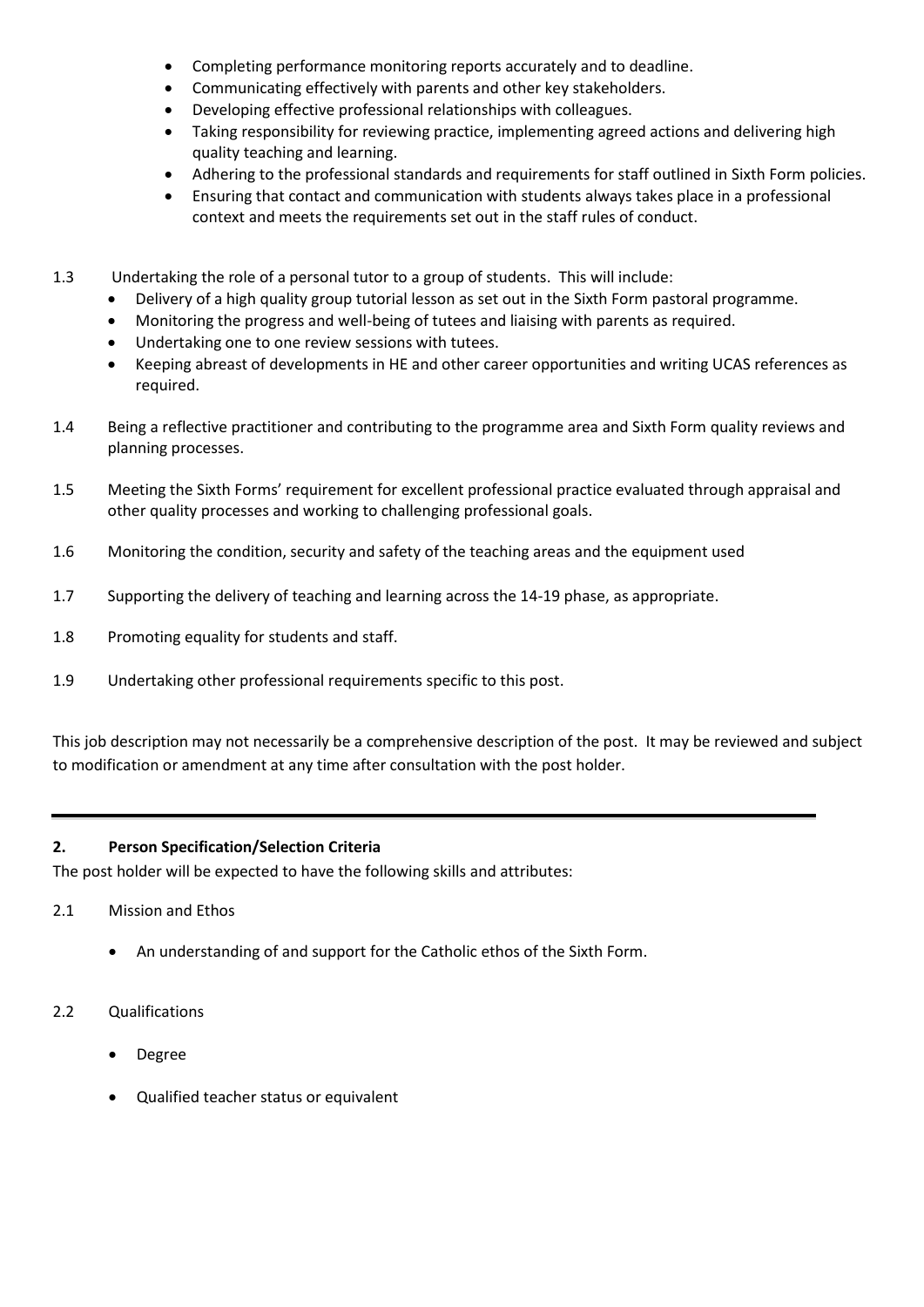## 2.2 Professional Attributes

- Have high expectations of young people including a commitment to ensuring that students can achieve their full educational potential and to establishing fair, respectful, trusting, supportive and constructive relationships with them.
- Hold positive values and attitudes and adopt high professional standards.
- Maintain an up-to-date knowledge and understanding of the professional duties of teachers and contribute to the development, implementation and evaluation of the policies and practice including those designed to promote equality of opportunity.
- Be able to communicate highly effectively with young people, parents, carers, colleagues and other stakeholders.
- An ability to evaluate own performance and be committed to improving practice through appropriate professional development.
- Have a creative and constructively critical approach towards innovation; being prepared to adapt practice where benefits and improvements are identified.
- Be able to act upon advice and feedback in order to continually improve practice.
- Be highly organised and very reliable.
- Have excellent IT skills and be able to use these skills highly effectively in teaching and learning activities.
- 2.3 Professional Knowledge and Understanding
	- Have an excellent, up-to-date working knowledge and understanding of a range of teaching, learning and behaviour management strategies and know how to use and adapt them, including how to differentiate learning to provide opportunities for all learners to achieve their potential.
	- Know and be able to use a range of approaches to assessment, including an understanding of the importance of sharply focussed feedback.
	- Know how to use statistical data to evaluate the effectiveness of teaching, to monitor the progress of those taught and to raise levels of attainment.
	- Know how to use reports and other sources of external information related to assessment in order to provide learners with accurate and constructive feedback on their strengths, weaknesses, attainment, progress and areas for development, including action plans for improvement.
	- Have a secure knowledge and understanding of the subject/curriculum area and related pedagogy.
	- Understand how young people develop and how the progress, rate of development and well-being of learners are affected by a range of developmental, social, religious, ethnic, cultural and linguistic influences.